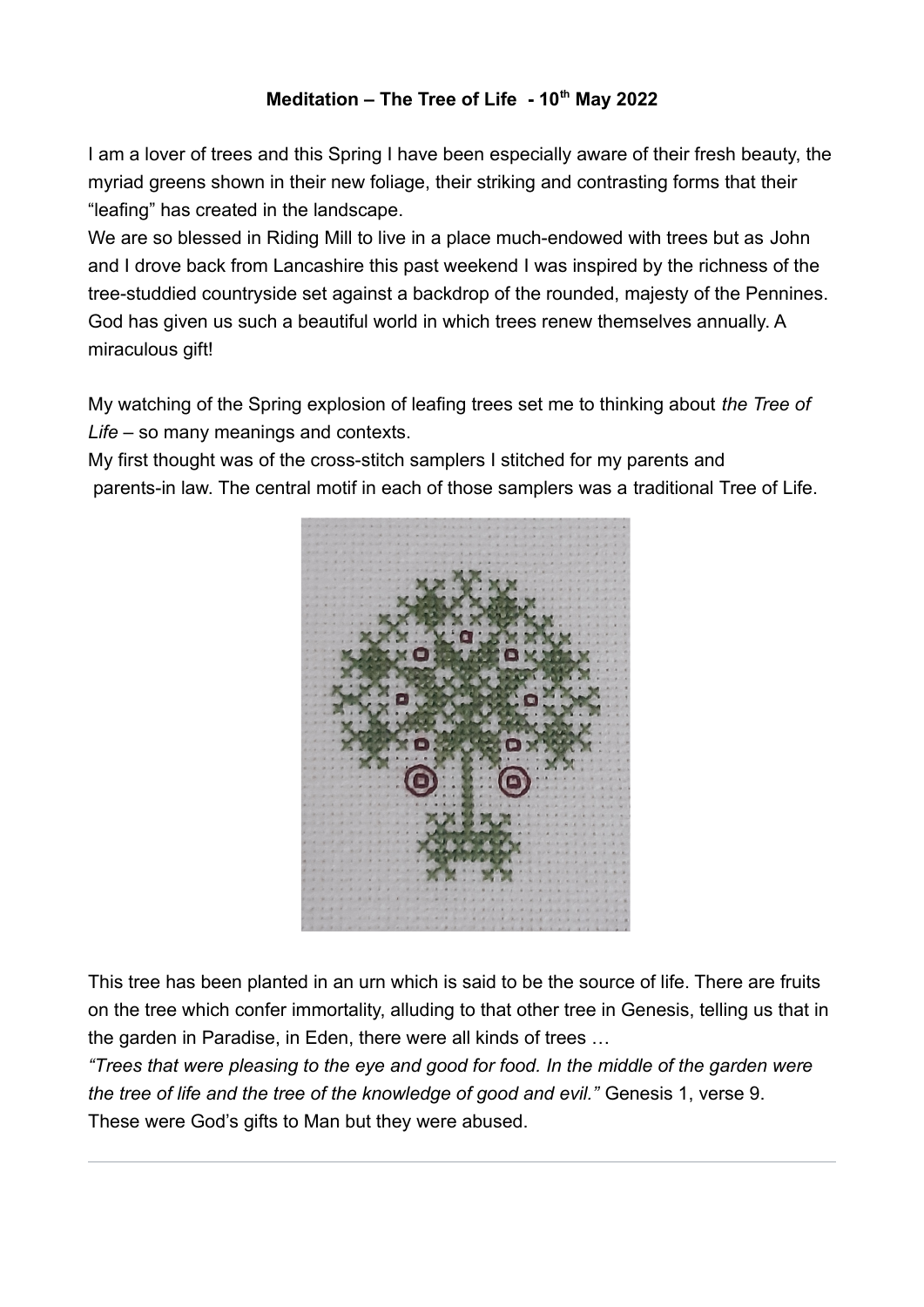In Revelation 22, 1-3 we read of the River and, again, the Tree of Life

*"Then the angel showed me the river of the water of life, bright as crystal, flowing from the throne of God and of the Lamb through the middle of the street of the city; also, on either side of the river, the tree of life with its twelve kinds of fruit, yielding its fruit each month. The leaves of the tree were for the healing of the nations. No longer will there be anything accursed, but the throne of God and of the Lamb will be in it, and his servants will worship him."*

So, for us, Jesus Christ is the Tree of Life, the source and means of maintaining life.

[John 15:5](http://www.christianity.com/bible/search/?ver=niv&q=john+15:5) *"I am the vine; you are the branches. Whoever abides in me and I in him, he it is that bears much fruit, for apart from me you can do nothing."*

John 14, 6 *"Jesus said to him, "I am the way, and the truth, and the life. No one comes to the Father except through me."*

As I was thinking about the Genesis story and the fall of Man from eating from the tree of knowledge, I was coincidentally reading a book - Monk: **Art and the Soul**, an Imaginarium.- a collection of discussions with poets and artists.

One of the interviews was with a contemporary artist, Mark Cazalet, whose work is often associated with a spiritual view of the world. One of his most famous works is a painting, oil on panel (2003), a commission for Chelmsford Cathedral, entitled *The Tree of Life.*



(Taken from the Chelmsford Cathedral website)